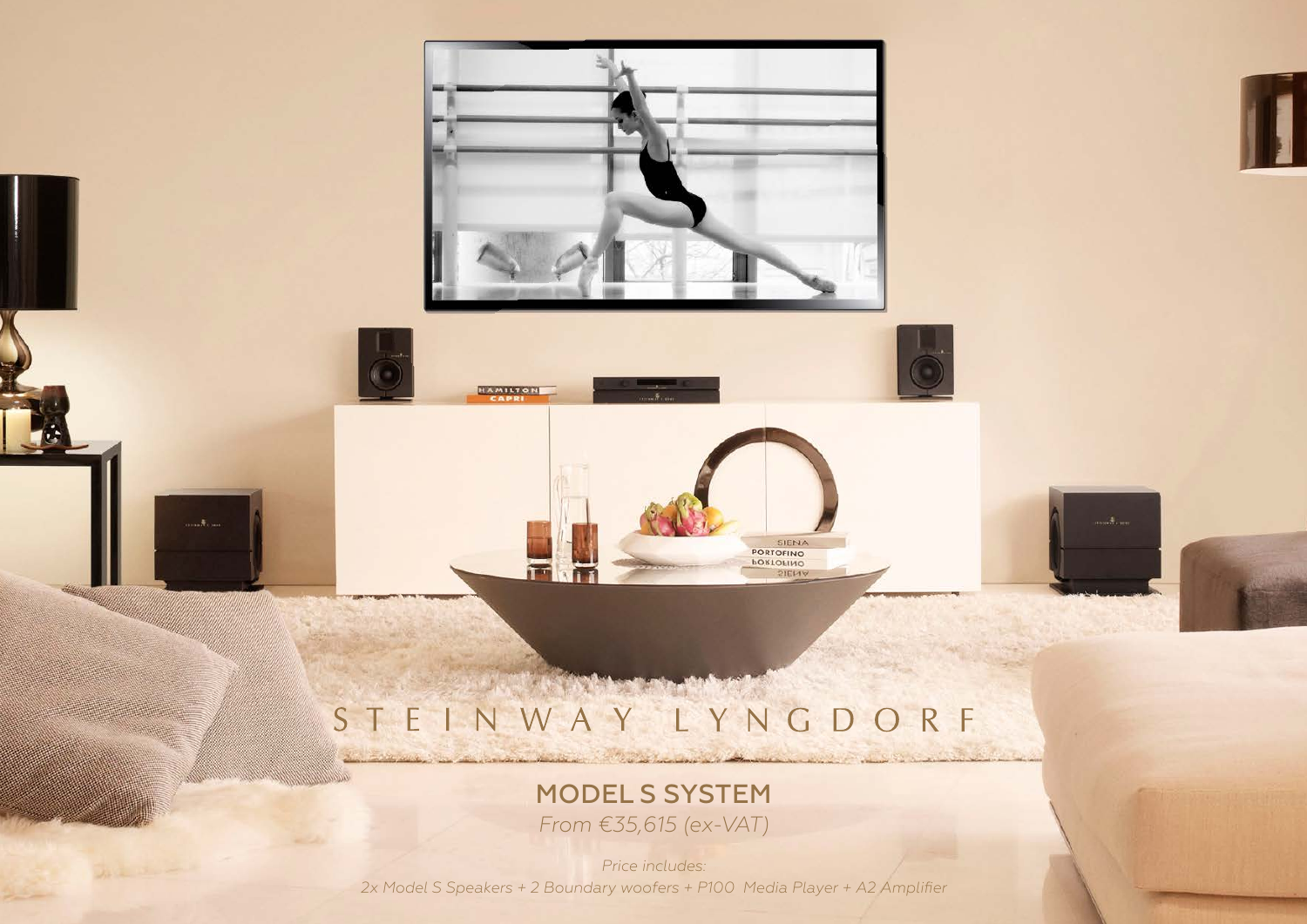## [Experience the extraordinary](https://www.genesis-tech.eu/steinway-lyngdorf)

Cutting-edge technologies combined with the touch of master craftsmen –

that's the singular difference of Steinway Lyngdorf products.

STEINWAY<br>LYNGDORF

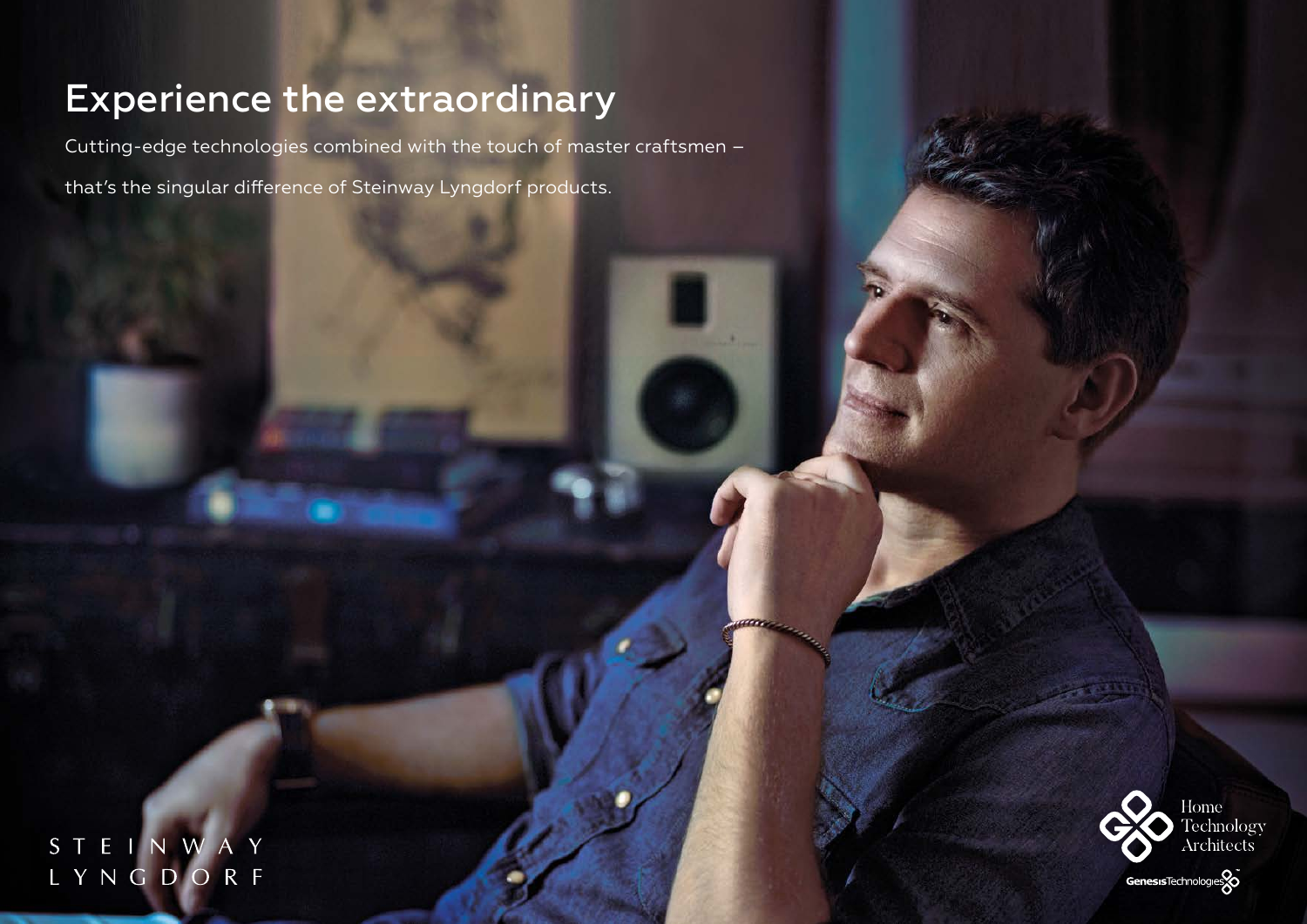

### STEINWAY LYNGDORF

# Model S

The Model S is an incredibly powerful system recognized with [numerous awards and accolades, making it the clear choice for](https://www.genesis-tech.eu/steinway-lyngdorf)  those seeking perfection at a competitive price point..

- Speaker with dipole tweeter design
- Floor-standing boundary woofers
- For hidden configuration, in-wall is optional
- RoomPerfectTM room correction software

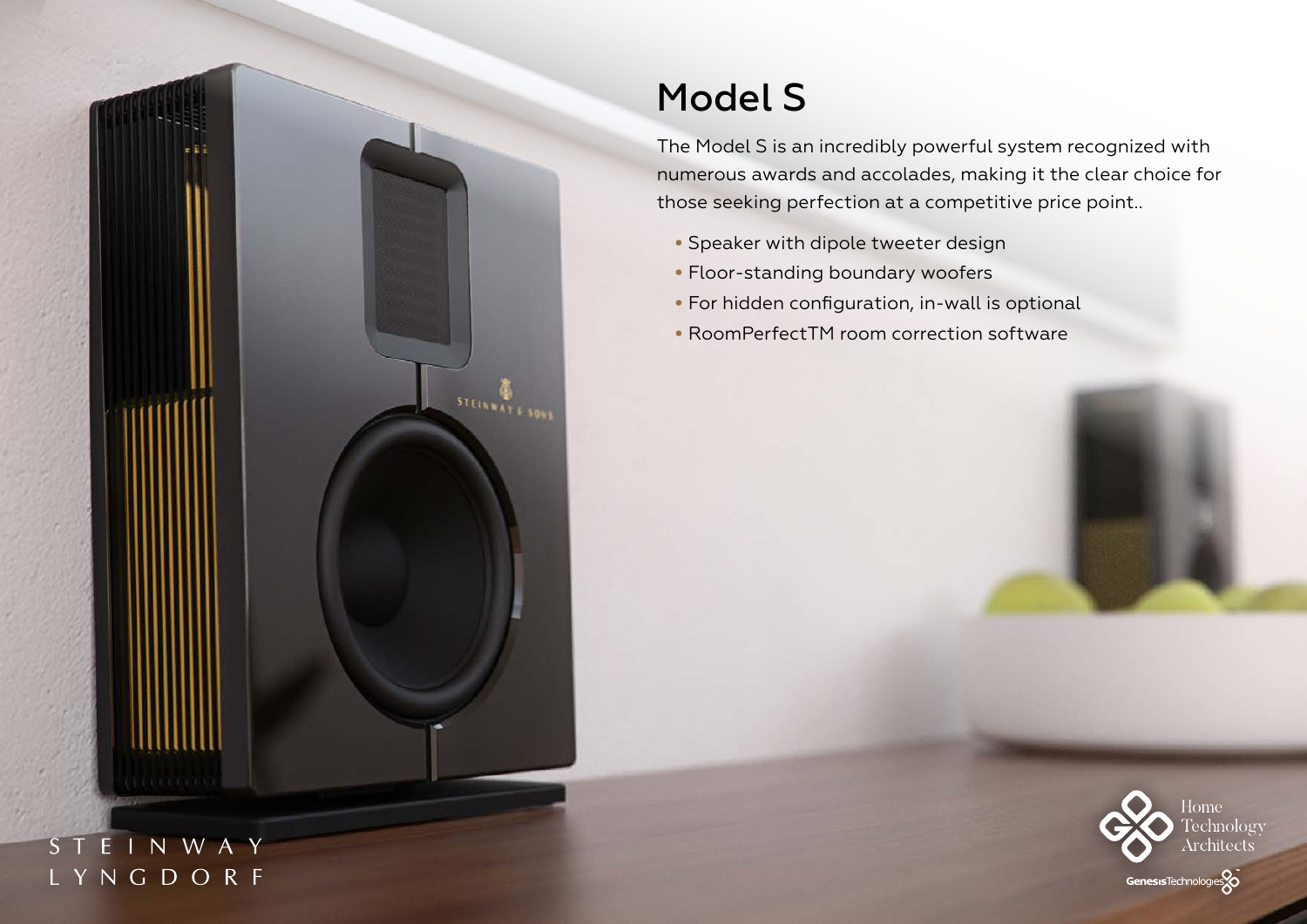



MM.  $360^\circ$ 

## Room Perfect ™ Boundary Woofers Bass Management [Fully Digital Systems](https://www.genesis-tech.eu/steinway-lyngdorf)





STEINWAY LYNGDORF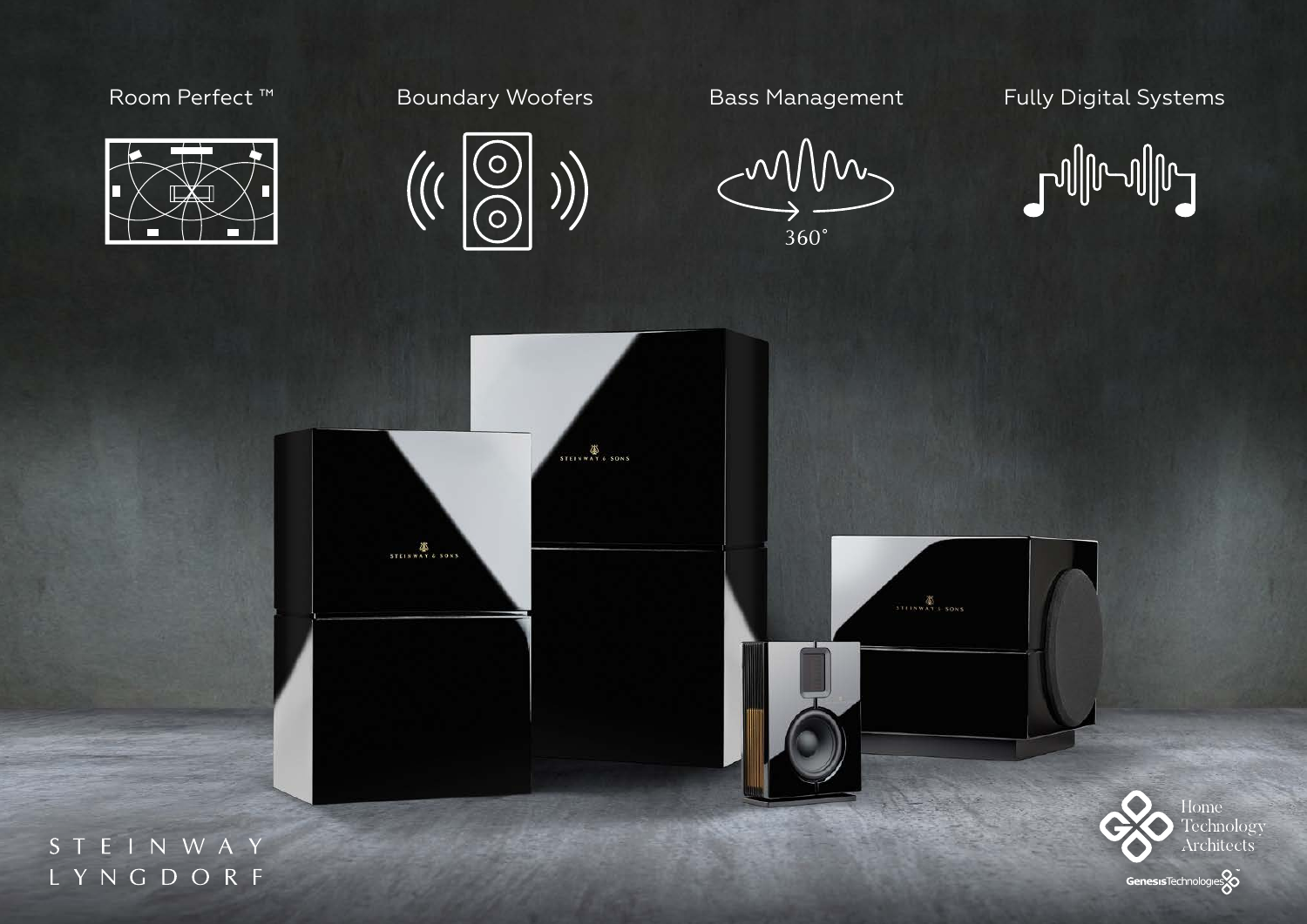## [Integrated System Approach](https://www.genesis-tech.eu/steinway-lyngdorf)

No chain is stronger than the weakest link, and our full system approach ensures high efficiency in every aspect. Steinway Lyngdorf's integrated system approach delivers solutions for any room and for any need.

# Model P100

With the built-in media player, the Steinway & Sons Model P100 is ideal as a media center for slightly smaller surround systems and high-performance stereo systems.

- Fully digital signal processing
- RoomPerfect™ room correction software
- Supports all video resolutions
- Full support of every audio format on the market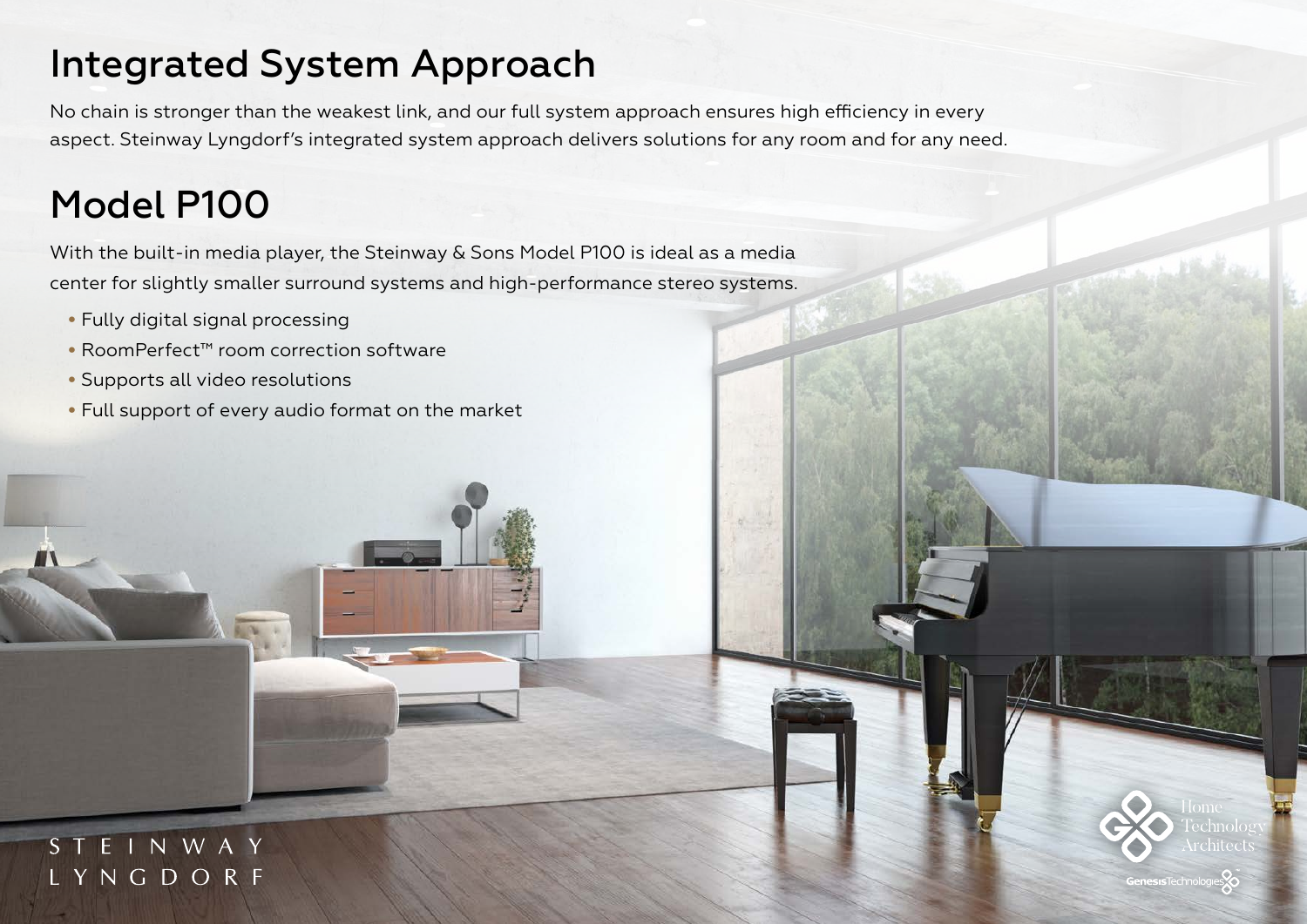# Model A1 & A2

[The 2-channel Model A1 and 4-channel Model A2 fully digital amplifiers are unique in their construction as well](https://www.genesis-tech.eu/steinway-lyngdorf)  as their performance, and are the premier choice for both stereo and surround sound setups..

- Utilize true digital amplification
- The first choice for stereo and surround sound setups
- Compact design and sleek styling
- Passive cooling and low heat dissipation





STEINWAY LYNGDORF